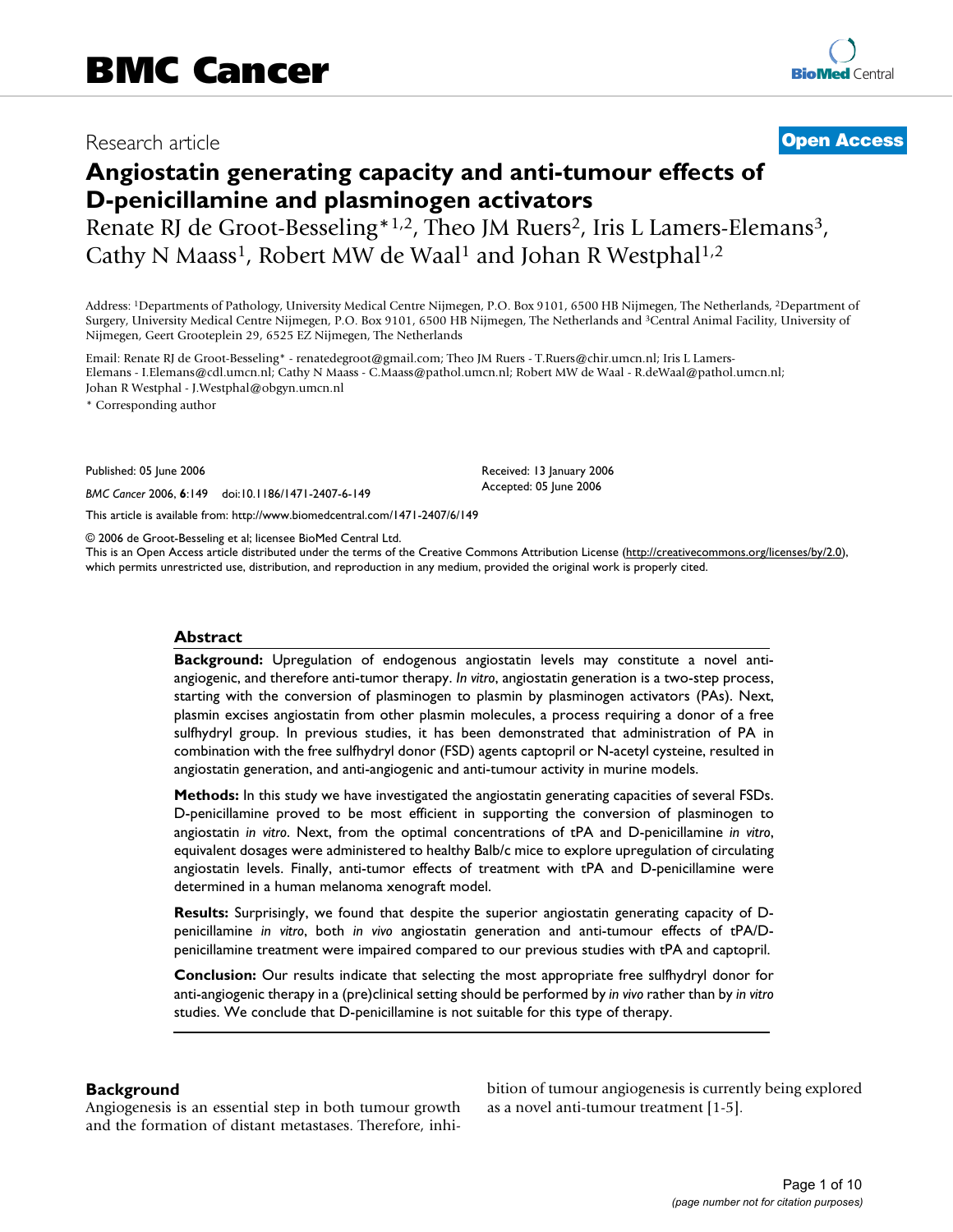One class of anti-angiogenic compounds consists of proteolytic fragments of larger parent molecules. Examples of this type of angiogenesis inhibitors are angiostatin and endostatin, that are fragments of plasminogen and collagen XVIII, respectively [6,7]

Angiostatin has been shown to possess anti-angiogenic effects both *in vitro* and *in vivo*. *In vitro*, angiostatin inhibited endothelial cell migration, proliferation and tube formation [8-13]. *In vivo*, administration of angiostatin – either alone, or in combination with radiotherapy or chemotherapy – resulted in potent inhibition of tumour growth and metastasis formation in several animal tumour models [14,14-19].

Application of naturally occurring anti-angiogenic molecules in a clinical setting may be especially attractive, as these compounds have been shown to combine limited toxicity with the absence of development of drug resistance in several animal tumour models [20,16]. The step from animal model to clinical application, however, has in the case of angiostatin been hampered by problems associated with producing sufficient amounts of biologically active recombinant protein. In addition, several different angiostatin moieties have been described, possibly with different clinical efficacies [9,21,22]. As angiostatin is also present in the circulation of healthy individuals [11]; Westphal, manuscript in preparation], boosting the angiostatin generating capacities of the host might provide an alternative for exogenous angiostatin administration.

*In vitro*, angiostatin is generated via a two-step process [23]. First, plasminogen activators (PAs) convert plasminogen into the active protease plasmin. Next, plasmin excises angiostatin from other plasmin molecules or from plasminogen, in a process requiring a donor of a free sulfhydryl (-SH) group (FSD). In several recent studies, administration of tissue type plasminogen activator (tPA) and/or a FSD has actually been shown to result in antiangiogenic activity *in vitro* and additional anti-tumour activity in murine models. Merchan et al. reported that human plasma treated with tPA and captopril displayed anti-angiogenic activity in an *in vitro* tube formation assay. *In vivo*, tPA/captopril treatment inhibited angiogenesis in Matrigel plugs. In addition, anti-angiogenic activity was present in serum from human cancer patients treated with tPA and captopril. Remarkably, the anti-angiogenic activity present in the plasma samples was not completely attributable to angiostatin, as plasma, from which angiostatin was depleted, retained its anti-angiogenic properties [24]. Agarwal et al [25] showed that administration of the FSD N-acetyl-cysteine to MDA-MB-435 breast carcinoma xenograft bearing mice resulted in angiostatin accumulation in the tumour, the induction of apoptosis in endothelial cells, a reduction of vascular density in the core of the tumour and, as a consequence, a reduced tumour growth rate. Studies performed in our laboratory have demonstrated that administration of tPA in combination with captopril to mice resulted in an increased level of circulating angiostatin. In addition, this treatment resulted in anti-tumor activity in a human melanoma xenograft model [26]. Finally, Soff reported potent antitumour activity in human cancer patients after treatment with uPA and captopril [27].

However, several questions remain to be addressed. Most FSDs have other characteristics beside their capability to donate a SH group that may interfere with their application in the clinical setting. Moreover, these properties may influence, either positively or negatively, their angiostatin generating capacity. Captopril, for instance, is a potent ACE inhibitor, and administration of captopril lowers the blood pressure. Impaired blood flow towards and in the tumour may have contributed to the observed reduction in tumour growth. In addition, captopril inhibits matrix metalloproteinases [28,29], molecules that are prominently involved in angiogenesis [30].

N-acetyl-cysteine (NAC), a glutathione precursor and FSD used in the study by Agarwal et al [25], not only affects angiostatin formation, but also possesses antioxidant activity, and inhibits MMPs [31]. Clearly, there is a need for preclinical studies to determine the net effects of the FSDs, and to select the FSD that is best suited for clinical studies.

In this paper we have compared the *in vitro* angiostatin generating capacities of a panel of FSDs. In our hands, Dpenicillamine, a structural analog of cysteine, displayed a higher angiostatin generating capacity on a molar basis than either captopril, NAC, or other FSDs. Next, we monitored circulating angiostatin levels in mice treated with D-penicillamine and tPA, and, finally, we assessed the anti-tumour activity of the FSD/plasminogen activator treatment in an human melanoma xenograft model. Surprisingly, the superior *in vitro* angiostatin generation capacity of D-penicillamine was not reflected in either efficient *in vivo* angiostatin generation or superior antitumour activity. In both assays, D-penicillamine was less effective than captopril, indicating the need for further research into the most optimal free sulfhydryl group donor for clinical applications.

# **Methods**

# *Angiostatin formation in vitro*

uPA (*Sigma-Aldrich Chemie b.v., Zwijndrecht, The Netherlands*) or tPA(*Actilyse, Boehringer Ingelheim b.v., Alkmaar, The Netherlands*) and/or free sulfhydryl donor D-penicillamine, L-cysteine, N-acetyl-L-cysteine, reduced glutathione (*Sigma-Aldrich Chemie bv., Zwijndrecht, The Netherlands*) or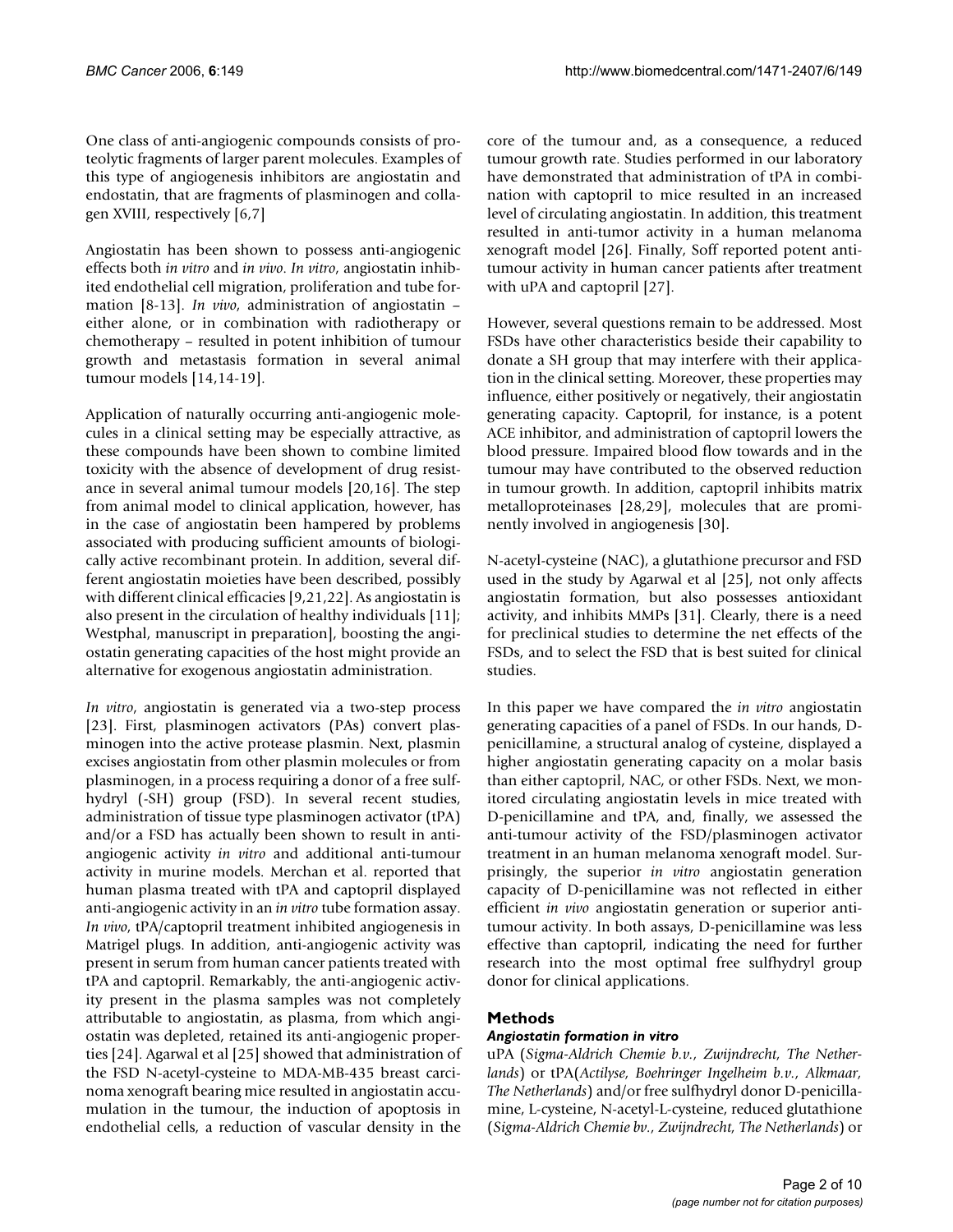captopril (*Bristol-Myers Squibb B.V., Woerden, The Netherlands*) were incubated with murine serum (diluted 1:40 in sterile distilled water) at 37°C for 0, 2, 4.5 or 20 hours. Different concentrations of each compound were tested. Angiostatin generation was analyzed by western blot. Conversion of plasminogen to plasmin, and generation of angiostatin were scored semi-quantitatively, as a combination of speed of formation and amount of protein formed, relative to the amount of precursor molecule as follows:

Plasminogen to plasmin:

1 No conversion at any time point

2 Slight conversion at t = 20 hours

3 Slight conversion at  $t = 4.5$  hours

4 Moderate conversion at t = 4.5 hours

5 Moderate conversion at = 2 hours

6 Considerable conversion at t = 2 hours

7 Complete conversion at t = 2 hours

Plasmin to angiostatin:

1 No conversion

2 Slight conversion

3 Moderate conversion

4 Considerable conversion

5 (Almost) complete conversion

#### *Angiostatin formation* **in vivo**

Healthy BALB/c mice were treated with 0.1 ml 400 mM Dpenicillamine (bidaily intraperitoneal injections) and/or tPA (i.v. injection, 80 µg in 100 µl saline). Control mice received saline injections. D-penicillamine administration was started on day 0, 3 days before the first tPA injection. Mice received two tPA injections, on day 3 and on day 7. On day 7, plasma samples were collected prior to tPA injection  $(t = 0)$ , and 15 minutes, 2, 4, 8, 24, or 48 hours after tPA injection. Plasminogen, plasmin and angiostatin levels in plasma were determined by western blot analysis after lysine-sepharose purification.

# *Purification of angiostatin from plasma by affinity chromatography on lysine-sepharose*

Lysine-sepharose (*Pharmacia Biotech, AB, Uppsala, Sweden*) was prepared according to the manufacturer's specifications. 50 µl of lysine-sepharose slurry was added to 50 µl of plasma. After incubation overnight at 4°C under continuous agitation, samples were washed three times with 50 mM phosphate buffer (pH 6.0), followed by incubation at room temperature for 30' with 50 µl 0.5 M NaCl to detach non-specifically bound proteins. Specifically bound proteins were eluted by incubation for 30' at room temperature in 50 µl 200 mM ε-aminocapronic acid. After centrifugation, supernatant was collected, mixed with an equal volume of sample buffer, and stored at -20°C prior to western blot analysis.

# *Generation of rabbit anti-mouse plasminogen polyclonal antibody*

Mouse plasminogen was isolated from plasma by lysine sepharose purification. A NZW rabbit was immunized with plasminogen in complete Freund's adjuvant, followed by boosters with mouse plasminogen in PBS every third week. After three boosters, plasma samples were collected and tested by western blot analysis to determine the anti-plasminogen antibody titer.

# *SDS-page and western blot analysis*

Western blot analysis to detect angiostatin was performed as described previously [26]. Briefly, samples were separated on 10% polyacrylamide gels under reducing conditions, and electro blotted onto Hybond-C-extra nitrocellulose membrane (*Amersham Life Science bv., Roosendaal, The Netherlands*). For analysis of plasma samples from *in vivo* experiments, a rabbit polyclonal anti-mouse plasminogen antibody was used (concentration 1: 2000 in blocking solution; our laboratory,[26]), whereas for assessment of *in vitro* angiostatin generation a polyclonal rabbit-anti-human plasminogen antibody (cross-reactive with mouse plasminogen) was used.

After Incubation with peroxidase conjugated goat-antirabbit antibody (Dako), blots were developed by chemoluminescence according to the manufacturer's specifications (*Roche Diagnostics GmbH*).

#### *Human melanoma xenograft experiment*

Cell line BLM [van Muijen et al., 1991]. was cultured in Dulbecco's Modified Eagle Medium (DMEM) supplemented with glutamine (*Biowhittaker, Walkersville, MD, USA*), 10% fetal calf serum (*Integro, Zaandam, The Netherlands*) and antibiotics in plastic culture flasks (*Costar, Roskilde, Denmark*). For inoculation, cultured cells were detached from the culture flask by incubation with 0.05% trypsin/0,02% EDTA/PBS, washed, and resuspended in PBS at a concentration of 10  $*$  10<sup>6</sup> cells/ml. 1  $*$  10<sup>6</sup> Cells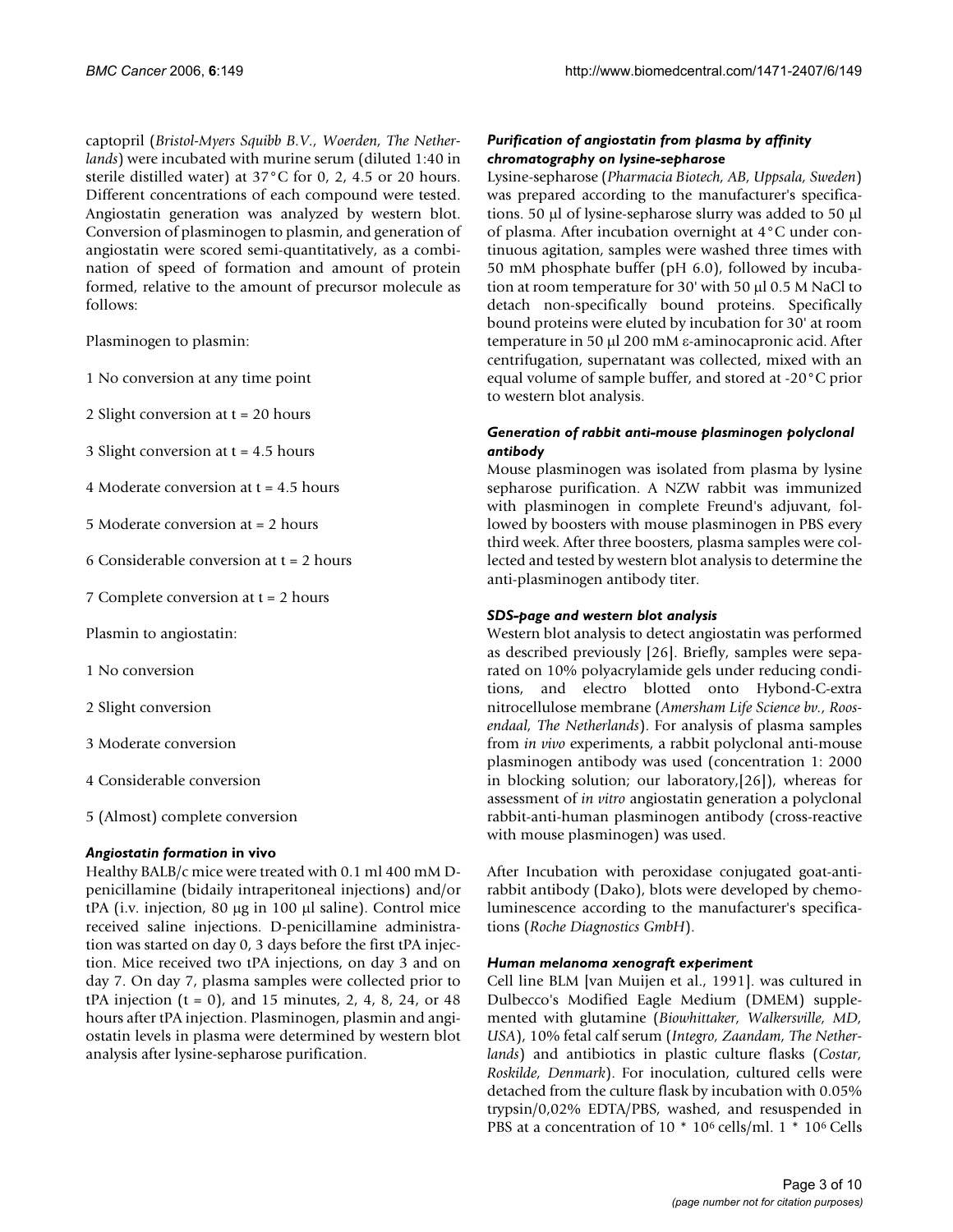

*In vitro* **angiostatin generation by tPA and D-penicillamine**. Murine serum was incubated with tPA, D-penicillamine, or a combination of the two. Reaction products were subjected to Western blot analysis employing an antimouse plasminogen antibody. In control samples (a) or samples incubated with D-penicillamine (c), no conversion of plasminogen could be demonstrated. Incubation of serum with tPA resulted in the formation of plasmin and a small amount of angiostatin (b), whereas substantial amounts of angiostatin were observed after incubating serum with both tPA and D-penicillamine (d). PLG: plasminogen PLM: plasmine ANG: angiostatin

were injected s.c. in the flank of male 8–10 weeks-old BALB/c nu/nu mice in a volume of 100  $\mu$ l. Mice were kept under aseptic conditions.

D-penicillamine administration (0.1 ml of a 400 mM solution, twice daily i.p. injection, controls received saline) was started immediately after tumor take as determined by palpation of the inoculation site. When tumours had reached a volume of 100 mm3 (as determined by length  $\times$  width  $\times$  height measurements), intravenous tPA injections  $(0, \text{ or } 80 \text{ µg in } 100 \text{ µl saline})$  were administered 3 times a week, at which time points tumour volumes were determined as well. Animals were sacrificed when tumours reached a size of 1000 mm3. Tumours were removed and stored in liquid nitrogen. In each experiment, at least 5 mice per treatment modality were evaluated. Experiments were repeated three times.

# *Immunohistochemical staining of blood vessels in human melanoma xenografts*

Blood vessels were stained immunohistochemically as described previously (ref Westphal) Briefly, aceton fixed 4 µm cryo tissue sections were incubated overnight at 4°C with rat-anti-mouse endothelial cell antibody 9F1 (A generous gift from Dr. A. Hamann, Hamburg, Germany). Biotinylated rabbit-anti-rat antibody (*Vector Laboratories, Burlingame, CA*) followed by avidin-biotin-peroxidase solution and AEC (*Scytek Laboratories, Utah, USA*) were used for detection and color development.

# *Counting of tumour blood vessels*

The number of 9F1 positive blood vessels in melanoma xenografts was counted in three high-powered fields (magnification 200×) by two independent researchers who were blinded for treatment modality as described previously [32].

# *Statistical evaluation*

Statistical significance was assessed using an one-way ANOVA. Probability values of 0.05 or less were considered significant.

# **Results**

#### *Angiostatin generation* **in vitro**

The optimal concentrations for *in vitro* angiostatin formation were investigated by incubating murine serum with uPA, tPA, and/or a free sulfhydryl group donor, followed by western blot analysis of the reaction products. Figure 1 illustrates a typical experiment, showing conversion of plasminogen to plasmin and angiostatin by tPA and Dpenicillamine. Incubation of serum with D-penicillamine alone did not result in any plasmin or angiostatin formation (figure 1c), whereas incubation with only tPA resulted in rapid and complete conversion of plasminogen to plasmin, and the formation of a small amount of angiostatin (figure 1b). Incubation of murine serum with the combination of D-penicillamine and tPA resulted in time-dependent formation of considerable amounts of angiostatin of approximately 36 kDa, and smaller amounts of angiostatin moieties of 34 and 48 kDa (fig. 1d).

In figure 2 an example of *in vitro* plasmin and angiostatin generation by  $tPA$  (2  $\mu g/ml$ ) and the different FSDs is demonstrated. Conversion of plasminogen to plasmin (left panel) and plasmin to angiostatin (right panel) were scored separately on a semi-quantitative scale. Compared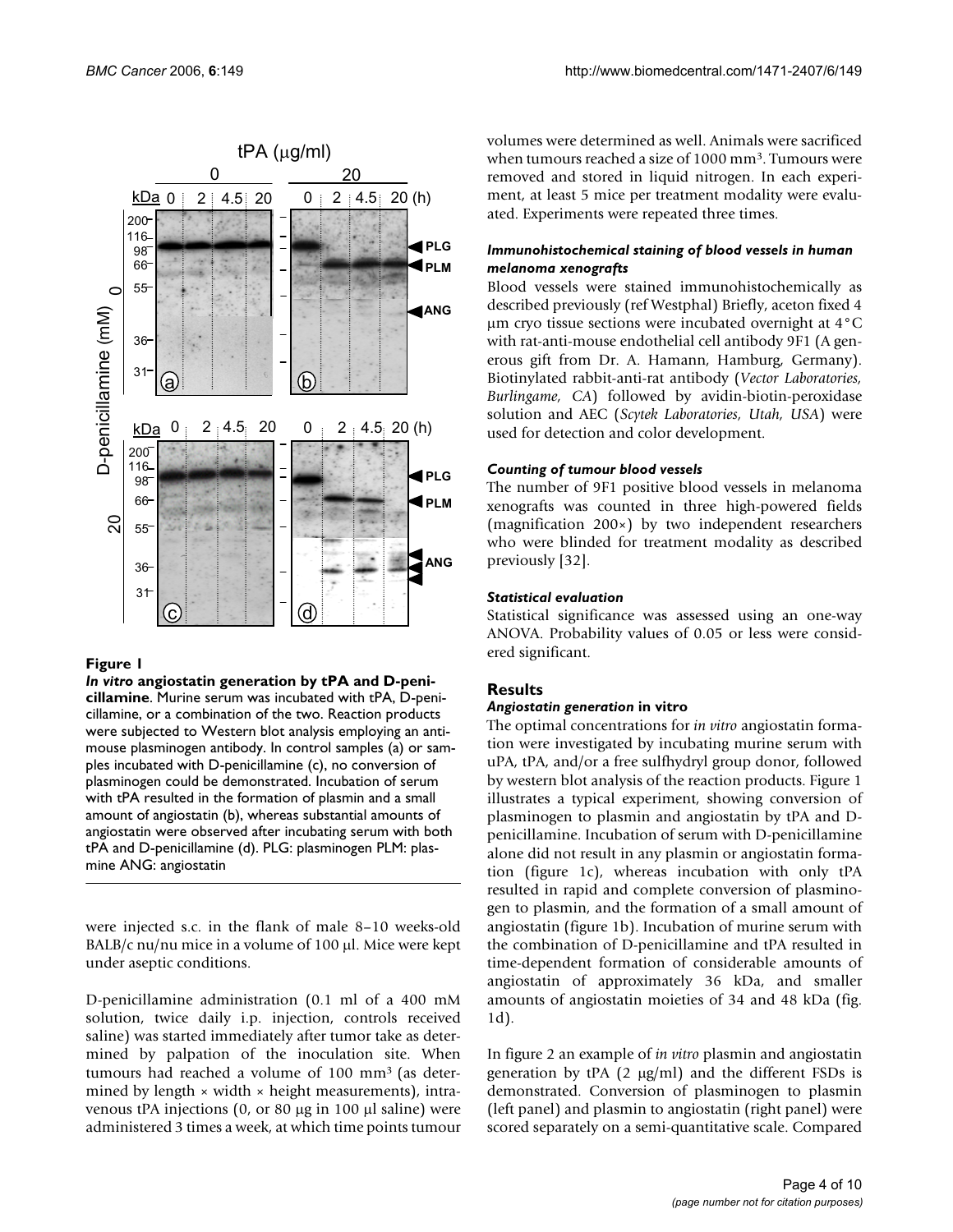

**Example of** *in vitro* **angiostatin generation by tissuetype plasminogen activator and FSDs**. A mixture of murine serum, tPA (2 µg/ml) and a FSD (D-penicillamine, Lcysteine, N-acetyl-L-cysteine (NAC), reduced glutathione, or captopril) was incubated for 0, 2, 4.5 or 20 hours. Conversion of plasminogen to plasmin (left panel) and plasmin to angiostatin (right panel) were scored separately on a semiquantitative scale. D-penicillamine was the most effective



to the other FSDs D-penicillamine induced the rapid and effective plasmin and angiostatin generation.

Figure 3 shows a summary of experiments performed to determine the optimal plasminogen activator (figure 3a and 3b: tPA, figure 3c and 3d: uPA) and D-penicillamine concentrations for *in vitro* angiostatin generation. Conversion of plasminogen to plasmin (figure 3a and 3c) and plasmin to angiostatin (figure 3b and 3d) were scored as described above.

D-penicillamine and tPA induced conversion of plasminogen to plasmin and plasmin to angiostatin showed a clear dose-dependency. 2 mM D-penicillamine combined with 2 μg/ml tPA or more resulted in complete conversion of plasminogen to plasmin after 2 hours of incubation.

Angiostatin formation was optimal at 4 µg/ml tPA and 20 mM D-penicillamine.

Plasmin generation by uPA in the presence of D-penicillamine was already complete at low uPA (0.02 unit/ml) and D-penicillamine (0.2 mM) concentrations. Remarkably, angiostatin formation induced by uPA and D-penicillamine showed an inverse dose-response relationship with regard to the amount of uPA. Whereas higher D-penicillamine concentrations resulted in the formation of more angiostatin, increased levels of uPA resulted in less angiostatin formation.

Since angiostatin formation by uPA and D-penicillamine was subject to inhibition by higher uPA concentrations, all subsequent *in vivo* experiments were conducted with tPA and D-penicillamine.

#### *Angiostatin generation* **in vivo**

To determine whether we could induce angiostatin formation *in vivo*, either D-penicillamine (0.1 ml of a 400 mM solution, bidaily i.p. injections prior to tPA injection), or tPA (two i.v. injections, 3 days and 7 days after start of the D-penicillamine/saline injections), or a combination of the two, were administered to healthy BALB/c mice. After 7 days, plasma samples were collected prior to the tPA injection  $(t = 0)$ , and 15 and 120 minutes after tPA injection. Plasminogen, plasmin, and angiostatin levels were analyzed by western blot (figure 4).

In plasma from mice receiving only saline injections (figure 4a) or D-penicillamine (figure 4c), both plasminogen (110 kDa) and plasmin heavy chain (approximately 70 kDa) were observed in the circulation. No detectable levels of angiostatin were present. In mice receiving only tPA (figure 4b), an incomplete conversion of plasminogen to plasmin was observed 15 minutes after tPA injection. After two hours the levels of plasminogen and plasmin had returned to normal. The generation of an angiostatin band at 36 kDa was observed 15 minutes after the tPA injection. 120 Minutes after tPA injection, no angiostatin was detectable anymore.

Administration of both tPA and D-penicillamine resulted in a complete conversion of plasminogen to plasmin, and formation of angiostatin 15 minutes after tPA injection. Remarkably, the increased conversion of plasminogen to plasmin did not result in higher levels of circulating angiostatin compared to injection with tPA alone (figure 4b vs. 4d). Both plasminogen and angiostatin levels had returned to normal two hours after tPA injection.

#### *Anti-tumour effect of D-penicillamine/tPA treatment*

The anti-tumour effect of D-penicillamine/tPA treatment was assessed in a human melanoma xenograft model.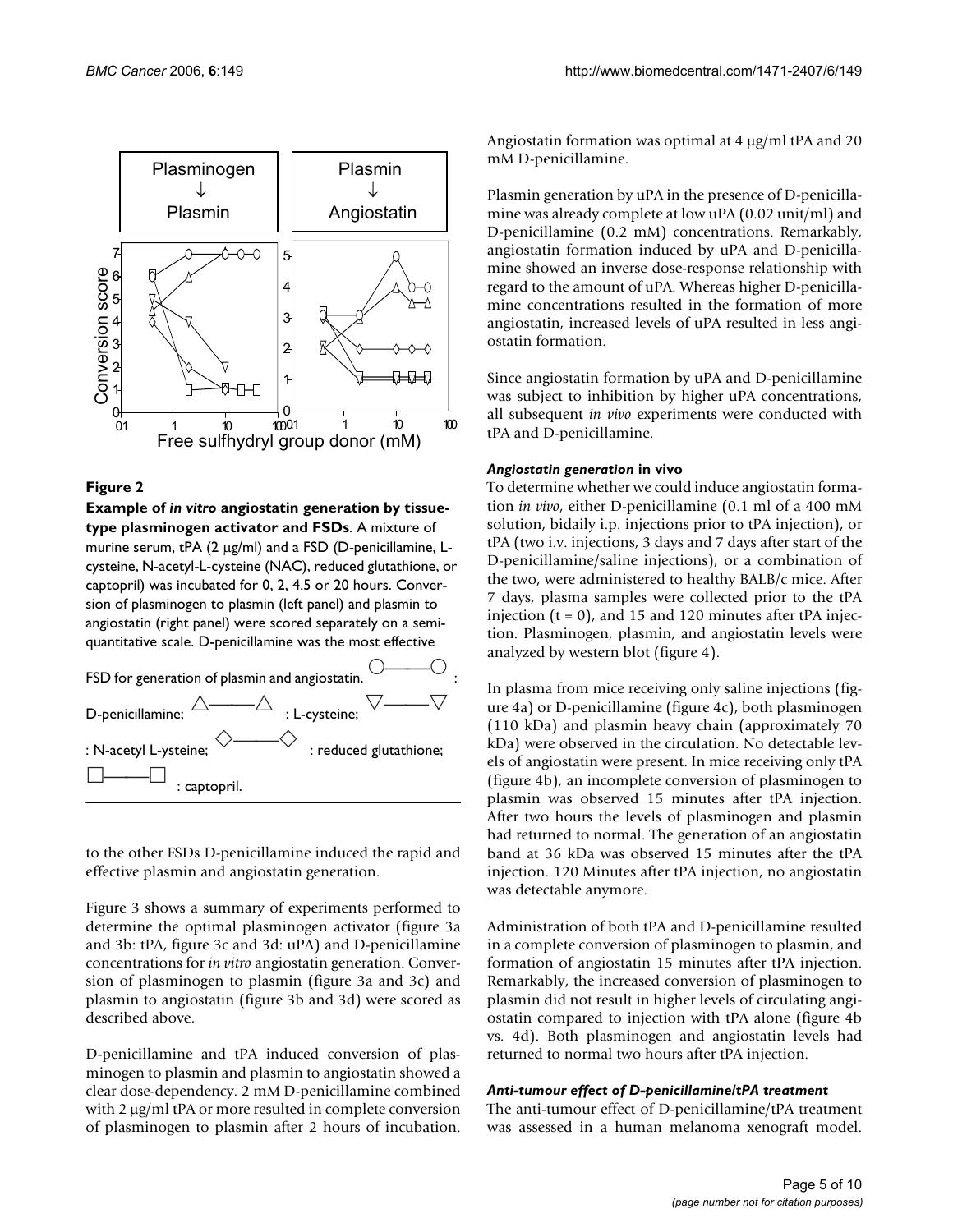

**Summary of** *in vitro* **angiostatin generation by plasminogen activators and D-penicillamine**. Murine serum was incubated for 0, 2, 4.5 or 20 hours with D-penicillamine and tPA (a and b) or uPA (c and d). Conversion of plasminogen to plasmin (a and c) and plasmin to angiostatin (b and d) were scored separately on a semi-quantitative scale. Note concentration dependent conversion of plasminogen to plasmin (a), and conversion of plasmin to angiostatin (b) with increasing concentrations of tPA and D-penicillamine (b). Surprisingly, uPA was very efficient in plasmin generation (c), while with increasing uPA concentrations a reciprocal effect on angiostatin formation was observed (d). tPA concentra-



After s.c. injection of human BLM melanoma cells in the flank, nude mice were treated with D-penicillamine or saline injections (i.p. injections, twice daily when tumour take was observed. The tPA or saline injections (i.v. three times a week) started when tumours reached a size of 100 mm3. Tumour volumes were measured to monitor the effect of the treatment. Figure 5 shows a representative example of three different experiments.

In mice receiving only D-penicillamine injections, a small reduction in tumour growth was observed (23% inhibition, 17 days after start of treatment), whereas tPA alone resulted in a 44% reduction in tumour growth. The combination of D-penicillamine and tPA inhibited tumor growth by 58%. The observed inhibition of tumour growth, however, was not statistically significant ( $p =$ 0.08). In contrast to healthy mice, angiostatin was not detectable by western blot analysis of plasma samples collected from xenograft-bearing mice treated with tPA and/ or D-penicillamine (data not shown).

#### *Vascular densities of human melanoma xenografts*

To determine a possible anti-angiogenic effect of the tPA/ D-penicillamine treatment, blood vessels in melanoma xenografts were stained with rat-anti-mouse endothelial cell antibody 9F1 and counted in three high-powered microscopic fields (figure 6).

The mean number of blood vessels decreased by 34 and 39% in tumours derived from mice treated with only tPA or D-penicillamine, respectively, compared to tumours from control mice. Remarkably, the reduction in vessel density was less in tumours from mice that had been received the combination treatment (16% compared to control tumours). All observed reductions in vascular density were not statistically significant.

#### **Discussion**

In a series of recent publications, the positive effect of a combination of a plasminogen activator (PA) and a free sulfhydryl group donor (FSD) on *in vitro* and *in vivo* angiostatin generation was described. In addition, treatment with PA plus FSD, or FSD alone, displayed anti-angiogenic and anti-tumour effects in murine xenograft tumour models [24-26] and in a limited number of human patients [27]. This novel approach to anti-angiogenic therapy may utilize approved drugs such as captopril as FSD.

In this paper we set out to identify the most potent FSD with regard to angiostatin generation. In addition, testing different FSDs with different additional properties next to donating an SH group, may shed more light on the actual working mechanism of the anti-angiogenic effects induced by these drugs.

Our *in vitro* data demonstrated that, in the presence of plasminogen activators, all tested FSDs were able to induce angiostatin generation *in vitro*, in accordance with data reported by Gately et al [Gately et al., 1997]. In line with previous experiments with tPA and captopril? [26], we observed formation of angiostatin moieties with molecular weights varying between 30 and 50 kDa under reducing conditions. The 36 and 48 kDa moieties may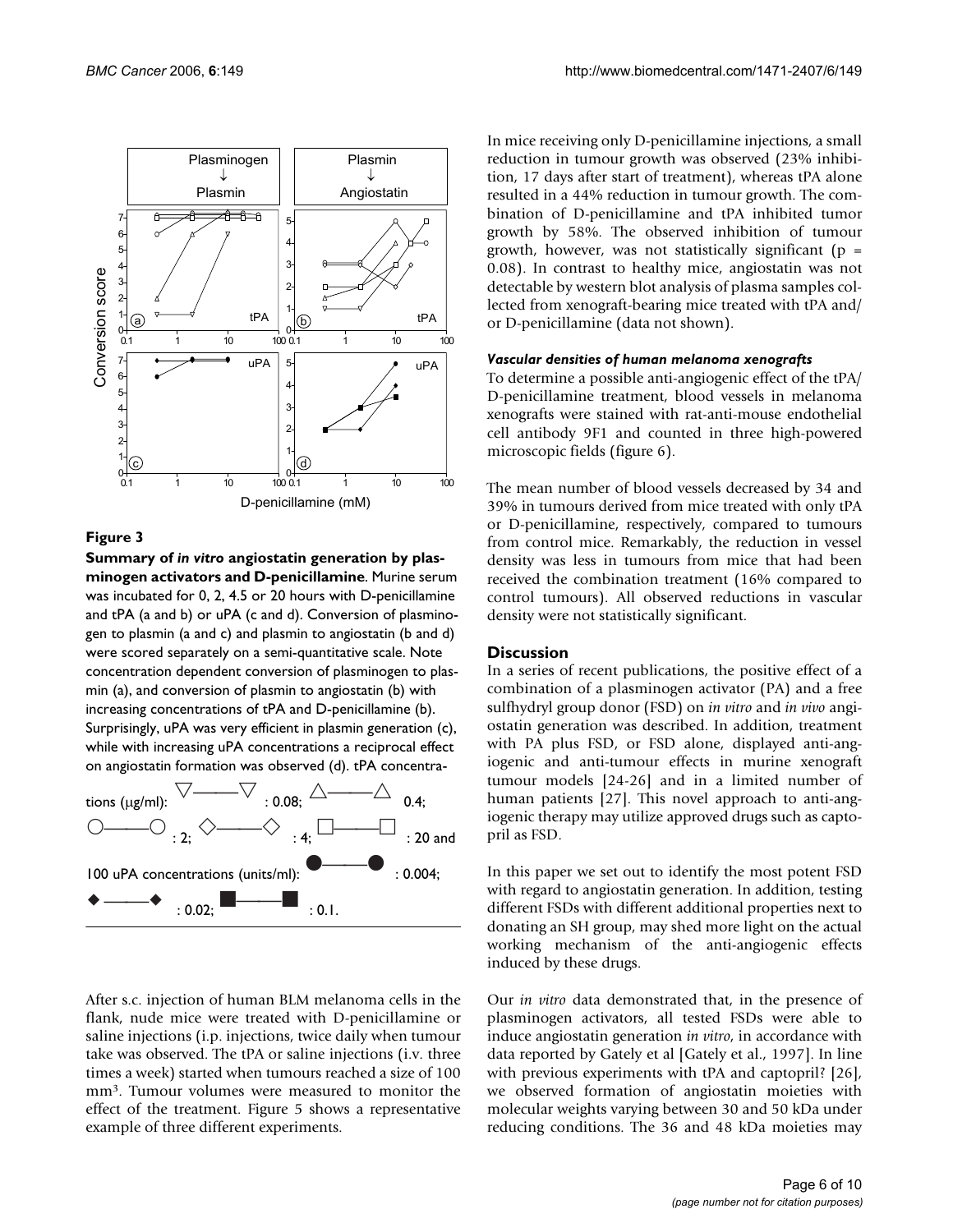

*In vivo* **angiostatin formation in healthy mice after treatment with tPA and/or D-penicillamine**. *In vivo*  angiostatin generation was induced by administration of tPA (two i.v. injections, on day 3 and 7) and/or D-penicillamine (i.p. injection, twice daily, starting prior to the first tPA injection) to healthy BALB/c mice. Plasma samples were collected prior to the tPA injection on day  $7$  ( $t = 0$ ), and 15 or 120 minutes after tPA injection. After purification by lysine sepharose affinity chromatography, samples were analyzed on western blot. Note a complete conversion of plasminogen to plasmin, and the formation of angiostatin in mice receiving tPA and D-penicillamine, 15 minutes after tPA injection.

represent the 3 and 4 kringle forms of angiostatin, respectively. A dose response curve was observed for the angiostatin formation induced by tPA and D-penicillamine. Remarkably, increasing uPA concentrations in the presence of FSDs did not result in increased angiostatin levels, but rather in an inhibition of the formation of this molecule. The reason for this phenomenon was unclear. Hypothesizing, it could be that (too) high levels of uPA, cause the activation of negative feedback mechanisms, resulting in the inactivation of plasmin, and as a consequence in a reduced generation of angiostatin. For this reason, we decided to perform our *in vivo* studies with tPA.

Surprisingly, not only angiostatin generation, but also the conversion of plasminogen to plasmin was enhanced by FSD addition, suggesting that this first conversion step is, at least in part, FSD-dependent as well. To our knowledge, this has never been observed before. In future experiments, we will test this plasmin-activating capacity of FSDs. Of all tested FSDs, D-penicillamine was, on a molar basis, most potent in inducing both plasmin and angiostatin formation. Therefore, D-penicillamine was used in all subsequent *in vivo* studies.

Although the tPA-induced conversion of plasminogen to plasmin *in vivo* was also increased by co-treatment with Dpenicillamine, no increased angiostatin formation compared to treatment with tPA alone was observed. In contrast to the multiple molecular weight forms of angiostatin that we observed in our *in vitro* experiments, *in vivo* only the formation of a single angiostatin species of 36 kDa, comparable to angiostatin generated by tPA and captopril in previous studies, could be observed. Different angiostatin moieties might express different anti-angiogenic effects *in vivo*, although this is at present unclear. Thus far, only *in vitro* studies have compared the anti-angiogenic properties of plasminogen fragments containing kringles 1–3, 1–4, 1–5 and 5 [Cao et al., 2002;Lucas et al., 1998;Cao et al., 1996].

The fact that plasminogen, plasmin and angiostatin levels had returned to normal within two hours after the tPA injection, suggested a relatively short biological  $T_{1/2}$  of both tPA and angiostatin. Whether angiostatin is subject to quick renal excretion, is degraded to shorter fragments, or disappears from the circulation due to other mechanisms, cannot be concluded from our experiments.

When treating mice bearing human melanoma xenografts, administration with either tPA or D-penicillamine alone resulted in an inhibition of tumour growth (44% and 23%, respectively). Treatment with both drugs resulted in a cumulative inhibition (58%). It should be noted, however, that the observed inhibition of tumour growth was not statistically significant, and therefore was far from convincing. In accordance with this finding, mean vascular densities in treated tumours where somewhat lower than in untreated tumours, but again not statistically significant. Matsubara et al (1989) [33] found that D-penicillamine only reduced endothelial cell proliferation in the presence of copper sulfate. Treatment of Dpenicillamine alone did not alter the proliferation. The lack of administration of copper sulfate during our experiments might be the cause of the somewhat disappointing in vivo effects. However, Matsubara et al (1989) [33] also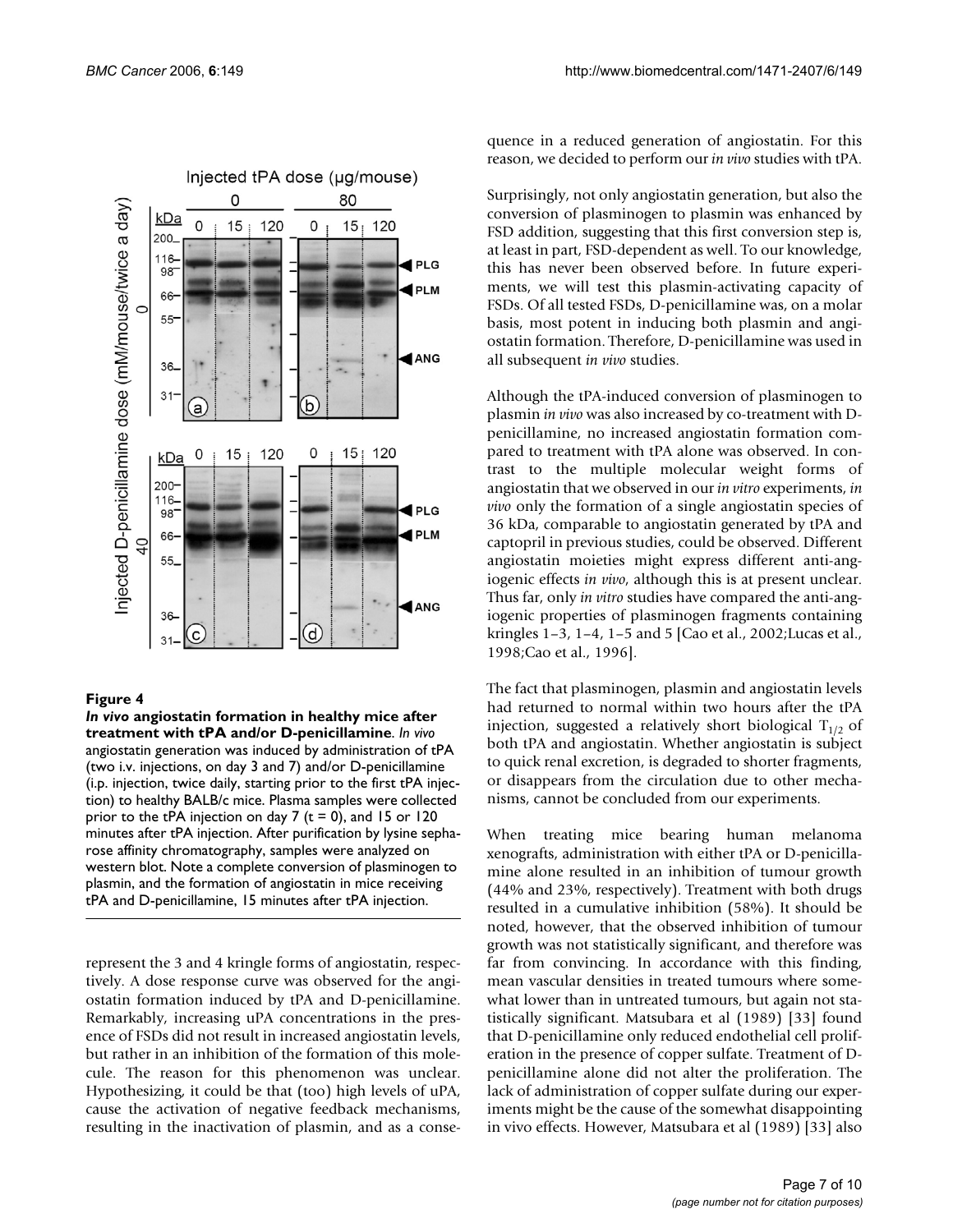

**Anti-tumor effects of tPA and D-penicillamine in a human melanoma xenograft model**. Nude mice xenografted with human melanoma BLM were treated with tPA, D-penicillamine, or a combination of tPA and D-penicillamine. Shown are mean tumor volumes of at least 5 mice/ treatment modality plus/minus SD. A reduction in tumor growth of 58% was observed by applying the combination



treated rabbits with D-penicilamine, and these experiments did result into inhibition of vessels growth in the cornea. But their administration route was intravenously, and not intraperitoneal as our route was. This could made the differences in the anti-angiogenic effects of D-penicillamine observed in both experiments.

In contrast to our D-penicillamine data, co-administration of captopril to mice treated with tPA in similar experiments, resulted in a clearly enhanced formation of



# Figure 6

**Treatment effects on the amount of tumor vessels**. In tissue sections from BLM tumors derived from mice treated with tPA and/or D-penicillamine, blood vessels were stained with rat-anti-mouse-endothelial cell antibody 9F1, and quantified. Although a reduction in vessel density was observed after either treatment, these reductions did not reach statistical significance.

angiostatin, and in a significant inhibition of tumour growth [26]. We therefore concluded that the superior capacity of D-penicillamine to induce angiostatin formation *in vitro* compared to captopril and other FSDs, was antagonized by environmental factors present in the living organism, resulting in a failure to significantly inhibit tumour growth.

Several explanations for this finding can be offered. Both captopril and D-penicillamine possess other characteristics that may influence angiogenesis and tumour growth.

First, as discussed previously, the drop in blood pressure induced by captopril-mediated ACE inhibition may account for some of its anti-tumour activity. D-penicillamine does not alter blood pressure.

Second, captopril may inhibit MMP function, thus preventing angiogenesis. D-penicillamine, on the other hand, does not affect blood pressure, but might share with captopril the ability to inhibit MMPs, by chelating metal ions. MMPs require zinc to express their activity. Therefore, chelation of these zinc molecules by D-penicillamine prevents the activation of MMPs. Moreover, it is known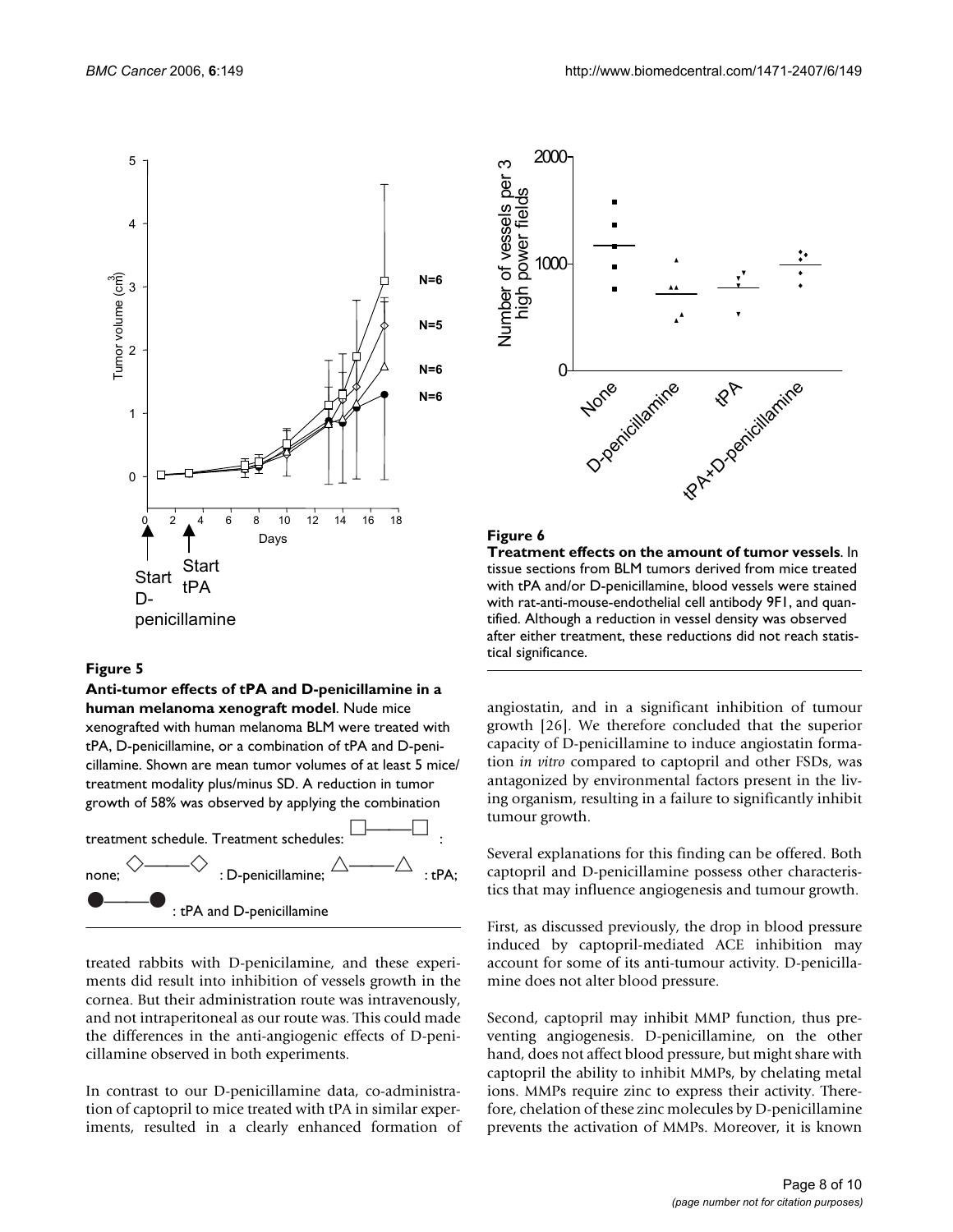that D-penicillamine suppresses the inhibitory effects of hypochlorous acid (HOCl) on TIMP-1 (tissue inhibitor of metalloproteinase-1). As a consequence, TIMP-1 is not inhibited anymore, and could express its activity: limiting MMP activity [34].

Third, the fact that D-penicillamine binds with high affinity to albumin [35,36] migt be of importance. By binding to albumin, the bioavailability, and therefore efficacy, of free circulating D-penicillamine is reduced. D-penicillamine sequestered to albumin may be less capable, or even unable, to donate its SH groups.

The fact that we could not detect angiostatin in tumourbearing mice treated with tPA or tPA plus D-penicillamine suggested that circulating angiostatin is taken up by the tumour, for instance by binding of angiostatin to tumour blood vessels. As, however, immunohistochemical staining for angiostatin requires a specific antibody that does not stain the precursor (plasminogen) and this is not available, this could not be confirmed.

Another explanation for the absence of angiostatin could be that other anti-angiogenic factors might be present in our model. In our studies with tPA and captopril [26], and D-penicillamine (this paper), as well as in the study published by Agarwal with N-acetyl-cysteine (NAC), it is unclear whether angiostatin was in fact the effector molecule responsible for the observed anti-angiogenic and anti-tumour effects. Although Agarwal described accumulation of angiostatin in tumors derived from mice treated with NAC, no depletion studies were performed.

Agarwal et al. only administered the FSD N-acetyl-cysteine to achieve anti-angiogenic and anti-tumour activity, without the need for additional plasminogen activator administration. *In vitro* it was shown that tumour-derived VEGF induced expression of uPA and uPAR on HUVEC. In addition, uPA and uPAR expression was also demonstrated on tumour endothelium of NAC-treated mice. Apparently, this endothelium-derived uPA was sufficient to produce angiostatin. This notion is supported by our observations that both captopril and D-penicillamine are able to induce some (although not significant) inhibition of tumour growth. Additionally, captopril alone has been shown to possess anti-tumour activity in a human Karposi sarcoma patient [37], and in murine tumour models [38,28,29].

Furthermore, plasminogen activators expressed by the tumours used in these experiments, may have contributed to the observed anti-tumour effects after treatment with captopril or D-penicillamine alone. The human melanoma cell line BLM we used in our xenograft growth inhibition experiments expresses high levels of tPA. In

both cases, however, administration of exogenous tPA improved anti-tumour activity, suggesting that the efficacy of the N-acetyl-cysteine treatment as reported by Agarwal may benefit from administration of exogenous plasminogen activators as well.

# **Conclusion**

In conclusion, recent studies have provided evidence that upregulation of endogenous anti-angiogenic molecules as a novel anti-tumour therapy is feasible. Further studies are required to identify the most efficient plasminogen activators and FSDs, their optimal concentrations, and the appropriate application strategies. Regarding the dramatically different angiostatin generating capacities of D-penicillamine *in vitro* versus *in vivo*, our results indicate that selecting the most appropriate free sulfhydryl donor for anti-angiogenic therapy in a (pre)clinical setting should be performed by *in vivo* rather than by *in vitro* studies. Finally, we conclude that D-penicillamine is not suitable for this type of therapy.

# **Competing interests**

The author(s) declare that they have no competing interests.

# **Authors' contributions**

RRJdGB: substantial contributions to the conception and design, to the acquisition of data, and to the analysis and interpretation of data, involved in drafting the manuscript and revising it critically, have given final approval of the version to be published.

ILLE: substantial contributions to the conception and design, to the acquisition of data, have given final approval of the version to be published.

CNM: substantial contributions to the conception and design, to the acquisition of data, have given final approval of the version to be published.

RMWdW: substantial contributions to the conception and design, to the analysis and interpretation of data, involved in revising the manuscript critically, have given final approval of the version to be published.

TJMR: substantial contributions to the conception and design, to the analysis and interpretation of data, involved in revising the manuscript critically, have given final approval of the version to be published.

JRW: substantial contributions to the conception and design, to the analysis and interpretation of data, involved in revising the manuscript critically, have given final approval of the version to be published.